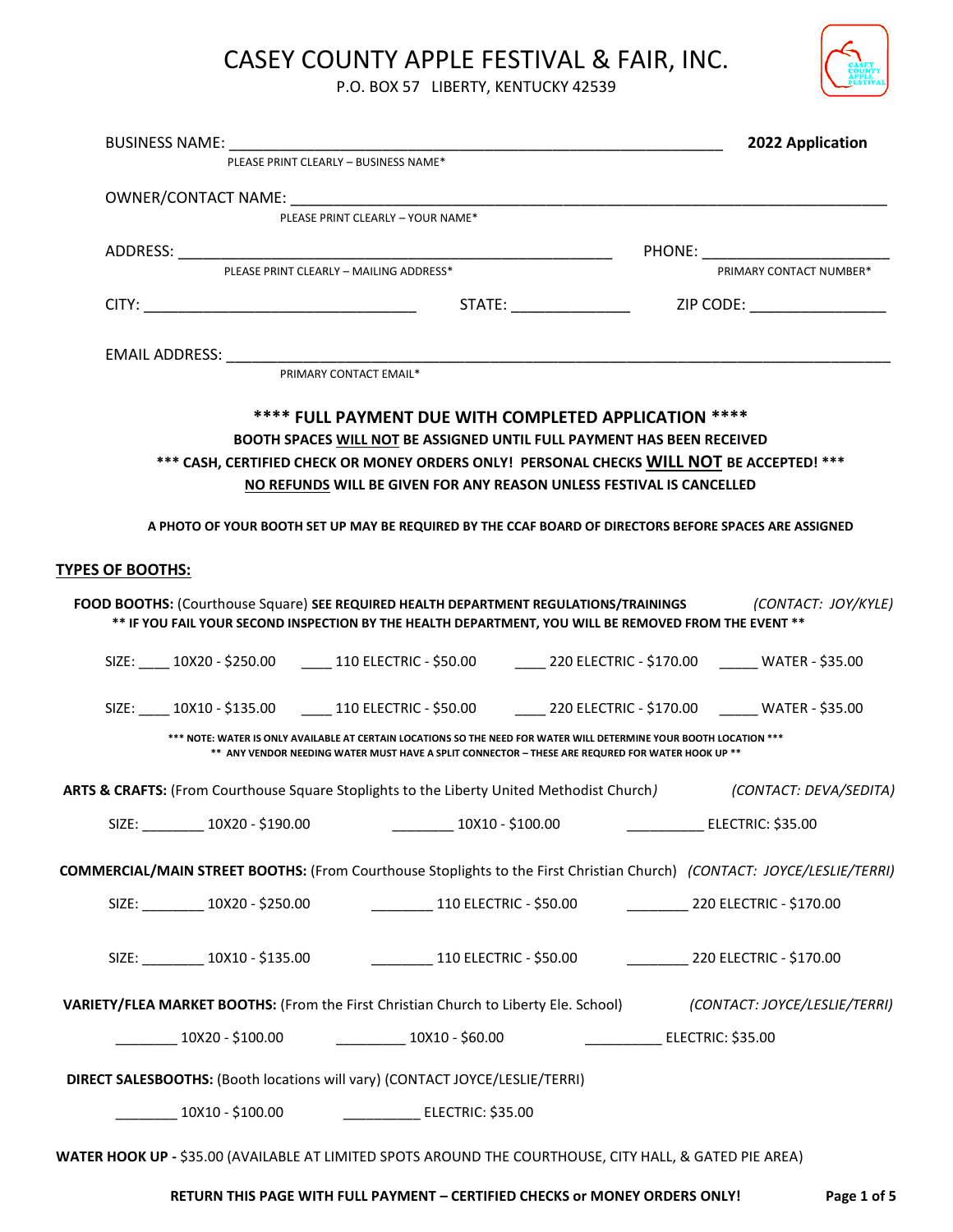

P.O. BOX 57 LIBERTY, KENTUCKY 42539

**\_\_\_\_\_\_\_\_\_\_\_\_\_\_\_\_\_\_\_\_\_\_\_\_\_\_\_\_\_\_\_\_\_\_\_\_\_\_\_\_\_\_\_\_\_\_\_\_\_\_\_\_\_\_\_\_\_\_\_\_\_\_\_\_\_\_\_\_\_\_\_\_\_\_\_\_\_\_\_\_\_\_\_\_\_\_\_\_\_\_\_\_\_\_\_\_\_\_\_\_\_\_\_\_**

**\_\_\_\_\_\_\_\_\_\_\_\_\_\_\_\_\_\_\_\_\_\_\_\_\_\_\_\_\_\_\_\_\_\_\_\_\_\_\_\_\_\_\_\_\_\_\_\_\_\_\_\_\_\_\_\_\_\_\_\_\_\_\_\_\_\_\_\_\_\_\_\_\_\_\_\_\_\_\_\_\_\_\_\_\_\_\_\_\_\_\_\_\_\_\_\_\_\_\_\_\_\_\_\_**

**\_\_\_\_\_\_\_\_\_\_\_\_\_\_\_\_\_\_\_\_\_\_\_\_\_\_\_\_\_\_\_\_\_\_\_\_\_\_\_\_\_\_\_\_\_\_\_\_\_\_\_\_\_\_\_\_\_\_\_\_\_\_\_\_\_\_\_\_\_\_\_\_\_\_\_\_\_\_\_\_\_\_\_\_\_\_\_\_\_\_\_\_\_\_\_\_\_\_\_\_\_\_\_\_**

**\_\_\_\_\_\_\_\_\_\_\_\_\_\_\_\_\_\_\_\_\_\_\_\_\_\_\_\_\_\_\_\_\_\_\_\_\_\_\_\_\_\_\_\_\_\_\_\_\_\_\_\_\_\_\_\_\_\_\_\_\_\_\_\_\_\_\_\_\_\_\_\_\_\_\_\_\_\_\_\_\_\_\_\_\_\_\_\_\_\_\_\_\_\_\_\_\_\_\_\_\_\_\_\_**

**\_\_\_\_\_\_\_\_\_\_\_\_\_\_\_\_\_\_\_\_\_\_\_\_\_\_\_\_\_\_\_\_\_\_\_\_\_\_\_\_\_\_\_\_\_\_\_\_\_\_\_\_\_\_\_\_\_\_\_\_\_\_\_\_\_\_\_\_\_\_\_\_\_\_\_\_\_\_\_\_\_\_\_\_\_\_\_\_\_\_\_\_\_\_\_\_\_\_\_\_\_\_\_\_**

**\_\_\_\_\_\_\_\_\_\_\_\_\_\_\_\_\_\_\_\_\_\_\_\_\_\_\_\_\_\_\_\_\_\_\_\_\_\_\_\_\_\_\_\_\_\_\_\_\_\_\_\_\_\_\_\_\_\_\_\_\_\_\_\_\_\_\_\_\_\_\_\_\_\_\_\_\_\_\_\_\_\_\_\_\_\_\_\_\_\_\_\_\_\_\_**

**\_\_\_\_\_\_\_\_\_\_\_\_\_\_\_\_\_\_\_\_\_\_\_\_\_\_\_\_\_\_\_\_\_\_\_\_\_\_\_\_\_\_\_\_\_\_\_\_\_\_\_\_\_\_\_\_\_\_\_\_\_\_\_\_\_\_\_\_\_\_\_\_\_\_\_\_\_\_\_\_\_\_\_\_\_\_\_\_\_\_\_\_\_\_\_\_\_\_\_\_\_\_\_\_\_ \_\_\_\_\_\_\_\_\_\_\_\_\_\_\_\_\_\_\_\_\_\_\_\_\_\_\_\_\_\_\_\_\_\_\_\_\_\_\_\_\_\_\_\_\_\_\_\_\_\_\_\_\_\_\_\_\_\_\_\_\_\_\_\_\_\_\_\_\_\_\_\_\_\_\_\_\_\_\_\_\_\_\_\_\_\_\_\_\_\_\_\_\_\_\_\_\_\_\_\_\_\_\_\_ \_\_\_\_\_\_\_\_\_\_\_\_\_\_\_\_\_\_\_\_\_\_\_\_\_\_\_\_\_\_\_\_\_\_\_\_\_\_\_\_\_\_\_\_\_\_\_\_\_\_\_\_\_\_\_\_\_\_\_\_\_\_\_\_\_\_\_\_\_\_\_\_\_\_\_\_\_\_\_\_\_\_\_\_\_\_\_\_\_\_\_\_\_\_\_\_\_\_\_\_\_\_\_\_ \_\_\_\_\_\_\_\_\_\_\_\_\_\_\_\_\_\_\_\_\_\_\_\_\_\_\_\_\_\_\_\_\_\_\_\_\_\_\_\_\_\_\_\_\_\_\_\_\_\_\_\_\_\_\_\_\_\_\_\_\_\_\_\_\_\_\_\_\_\_\_\_\_\_\_\_\_\_\_\_\_\_\_\_\_\_\_\_\_\_\_\_\_\_\_\_\_\_\_\_\_\_\_\_ \_\_\_\_\_\_\_\_\_\_\_\_\_\_\_\_\_\_\_\_\_\_\_\_\_\_\_\_\_\_\_\_\_\_\_\_\_\_\_\_\_\_\_\_\_\_\_\_\_\_\_\_\_\_\_\_\_\_\_\_\_\_\_\_\_\_\_\_\_\_\_\_\_\_\_\_\_\_\_\_\_\_\_\_\_\_\_\_\_\_\_\_\_\_\_\_\_\_\_\_\_\_\_\_**

DESCRIBE THE PRODUCTS YOU ARE SELLING OR PROMOTING:

**IF YOU ARE PROMOTING OR SELLING FOR PUBLIC/PRIVATE AGENCIES OR ORGANIZATIONS, PLEASE LIST THE ORGANIZATIONS NAME, ADDRESS & PHONE NUMBER:** 

**ABSOLUTELY NO VEHICLES PERMITTED IN BOOTH SPACE!!** 

**ELECTRICIANS WILL CHECK ALL OUTLETS. ONE (1) OUTLET PER BOOTH. AN EXTRA CHARGE WILL BE APPLIED FOR MORE THAN ONE (BASED ON AVAILABILITY).**

**I HAVE READ AND AGREE TO ABIDE BY THE RULES AND REGULATIONS AND TO INDEMNIFY AND HOLD HARMLESS THE CASEY COUNTY APPLE FESTIVAL & FAIR, INC. FROM ANY AND ALL CLAIMS, DEMANDS, ACTIONS, CAUSES OF ACTIONS COST, EXPENSES AND COMPENSATIONS WHICH I MAY HAVE ARISING OUT OF THE OPERATION OF BOOTH OR BOOTHS DURING THE CASEY COUNTY APPLE FESTIVAL. IN THE EVENT OF THE CANCELLATION OF THE FESTIVAL, ALL BOOTH FEES WILL BE REFUNDED. I FURTHER UNDERSTAND THE CASEY COUNTY APPLE FESTIVAL & FAIR, INC. RESERVES THE RIGHT TO REJECT ANY OR ALL APPLICATIONS/APPLICANTS WITHOUT CAUSE OR REASON.**

**THERE ARE NO REFUNDS GIVEN FOR ANY REASON BEYOND THE CANCELLATION OF THE ENTIRE FESTIVAL.**

**SIGNATURE: \_\_\_\_\_\_\_\_\_\_\_\_\_\_\_\_\_\_\_\_\_\_\_\_\_\_\_\_\_\_\_\_\_\_\_\_\_\_\_\_\_\_\_\_\_\_\_\_\_\_\_\_\_\_\_\_ DATE: \_\_\_\_\_\_\_\_\_\_\_\_\_\_\_\_\_\_\_\_\_\_\_\_\_\_\_\_\_\_\_\_**

**FOOD VENDORS MUST ATTACH COPIES OF REQUIRED HEALTH DEPARTMENT TRAINING CERTIFICATONS**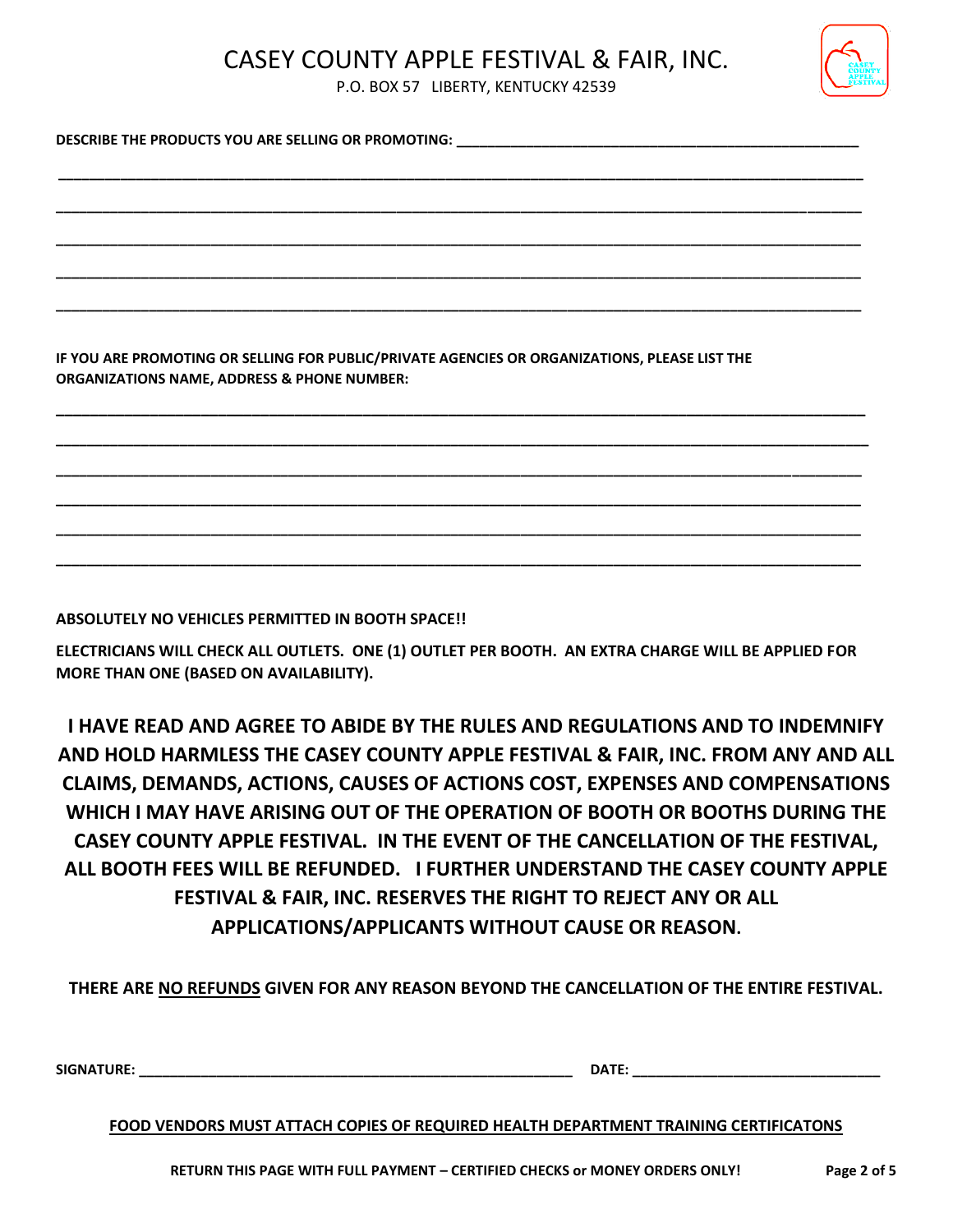

P.O. BOX 57 LIBERTY, KENTUCKY 42539

## **OFFICIAL HOURS OF THE FESTIVAL**

## **THURSDAY, SEPTEMBER 22, 2022 @ 3PM – 11PM FRIDAY, SEPTEMBER 23, 2022 @ 8AM – 11PM SATURDAY, SEPTEMBER 24, 2022 @ 8AM – 11PM**

- BOOTH SPACES NOT OCCUPIED BY 9AM ON FRIDAY, SEPTEMBER 23, 2022, WILL BE RESOLD WITH NO REFUND.
- NO TEAR DOWN ON SATURDAY, SEPTEMBER 24, 2022, UNTIL **AFTER** 11:00 PM EST
- ALL BOOTHS MUST BE REMOVED BY 8AM ON SUNDAY, SEPTEMBER 25, 2022. A FEE OF \$100 WILL BE APPLIED TO ANY BOOTHS NOT DOWN BY THIS TIME.
- ALL BOOTHS USING TENTS MUST HAVE ALL 4 CORNERS SECURELY WEIGHTED DOWN/ANCHORED DUE TO CHANGING WEATHER CONDITIONS. VENDORS ARE RESPONSIBLE FOR FURNISHING ANY AND ALL TIE DOWN EQUIPMENT (ROPES, WEIGHTS, ETC.)
- ANY VENDOR THAT FAILS THEIR HEALTH INSPECTION WILL HAVE THEIR RIGHT TO SELL VOIDED AND MUST VACATE THE FESTIVAL IMMEDIATELY. **NO EXCEPTIONS! (SEE HEALTH DEPT. REGULATIONS BELOW)**
- ABSOLUTELY NO PARKING IN THE FIRE LANES!
- NO PARKING ON THE SIDEWALKS OR BLOCKING THE SIDEWALKS WITH VEHICLES, FREEZERS/CONTAINERS, GENERATORS OR EQUIPMENT OF ANY KIND. SIDEWALKS MUST REMAIN CLEAR AT ALL TIMES. THIS POLICY ALSO INCLUDES ALLEYWAYS, SIDE STREETS, AND JUDICIAL CENTER DRIVE/PARKING LOT.
- LOCAL HEALTH DEPARTMENT PERMITS ARE REQUIRED FOR ALL FOOD BOOTHS.
- ALL BOOTHS USING POLE MOUNTED BOXES OR GENERATORS MUST HAVE A GOUND FAULT INTERRUPTER PLUG IN PLACE TO PREVENT ELECTRICAL SHOCK IN CASE OF A SHORT OR ELECTRIC COMING IN CONTACT WITH WATER.
- ALL VENDORS MUST FURNISH THEIR OWN ELECTRICAL CORDS, WATER HOSES, AND SPLIT CONNECTORS FOR THEIR BOOTHS. THIS MAY REQUIRE YOU TO BRING ADDITIONAL CORDS AND YOU ARE NOT GUARANTEED TO HAVE DIRECT POWER SOURCES IN THE NEAREST APPROXIMITY TO YOUR BOOTH.
- **FULL PAYMENT OF BOOTH SPACES MUST BE RECEIVED BEFORE THE BOOTH SPACE WILL BE ASSIGNED/RESERVED. CASH, CERTIFIED CHECK OR MONEY ORDERS ONLY!**

## **NO PERSONAL CHECKS WILL BE ACCEPTED AS PAYMENT AND NO REFUNDS ARE GIVEN.**

- THE CASEY COUNTY APPLE FESTIVAL COMMITTEE AND BOARD OF DIRECTORS RESERVE THE RIGHT TO APPROVE OR DENY THE PARTICIPATION OF ANY APPLICANT. IF A DISAGREEMENT RESULTS OVER THE LOCATION, SPACE OR PRODUCTS BEING SOLD, ANY MEMBER OF THE COMMITTEE OR BOARD OF DIRECTORS MAY ASK THE PARTICIPANT TO LEAVE WITHOUT REFUND.
- $\bullet$  NO BOOTH MAY EXTEND MORE THAN THE ALLOTED 10 FEET INTO THE STREET. THIS INCLUDES AWNINGS, TRAILER TONGUES, ETC.
- IF THE TOTAL LENGTH OF THE CANOPY, TENT OR TRAILOR (INCLUDING TONGUE) EXCEEDS THE DESIGNATED SPACE ALLOTMENTS - AN EXTRA SPACE MUST BE PURCHASED.
- VENDORS MUST OPERATE FROM INSIDE THEIR BOOTHS. VENDORS ARE NOT PERMITTED TO PURSUE SALES BY WALKING THROUGH THE CROWD.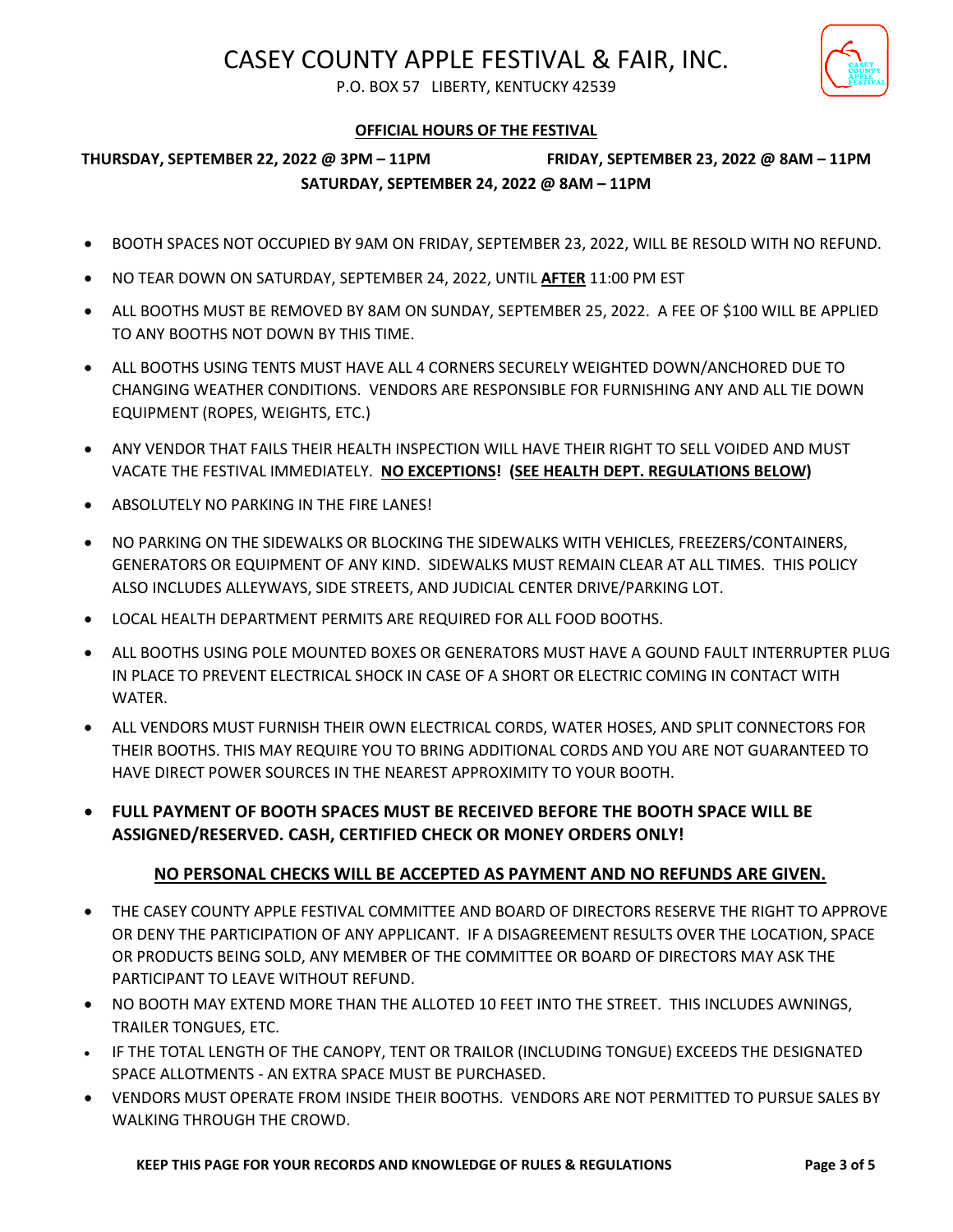

P.O. BOX 57 LIBERTY, KENTUCKY 42539

- FOUR-WHEELERS, GOLF CARTS, PERSONAL SCOOTERS, BICYCLES, ETC. ARE NOT PERMITTED IN THE DOWNTOWN AREA DURING THE FESTIVAL. EXCEPTIONS MADE IN ADVANCE FOR THE HANDICAPPED/DISABLED.
- NO PERSONAL PETS ARE ALLOWED IN THE FESTIVAL AREA. SERVICE DOGS ARE THE ONLY EXCEPTION AND VALIDATION IS REQUIRED.
- ALL BOOTHS WITH ANY TYPE OF OPEN FLAME FOR ANY REASON SHALL HAVE A MINIMUM OF ONE (1) 2.5lb ABC PORTABLE FIRE EXTINGUISHER WITH A CURRENT INSPECTION TAG ON SITE.
- THE CASEY COUNTY APPLE FESTIVAL & FAIR, INC., WILL NOT PERMIT ANY ITEM WITH THE FESTIVAL LOGO TO BE SOLD.
- NO GAMBLING, MARTIAL ARTS, WEAPONS, PELLET GUNS, LASER LIGHTS, SNAP POPS, FART SPRAY OR ANY OBJECTIONAL ITEM WILL NOT BE PERMITTED TO BE SOLD AT THE FESTIVAL.
- VENDORS WILL BE RESPONSIBLE FOR THE CLEAN-UP OF THEIR SPACE DAILY.
- NO DUMPING WILL BE PERMITTED AT THE BOOTHS OR A CLEAN-UP FEE WILL BE APPLIED AT THE RATE OF \$100 PER BOOTH.
- ALL STREETS SHALL REMAIN FREE OF VEHICLES DURING THE FESTIVAL UNLESS UNLOADING SUPPLIES WHICH IS TO TAKE PLACE FROM 3PM – 5PM ON THURSDAY AND BEFORE 7:30AM ON FRIDAY AND SATURDAY MORNINGS. ALL VEHICLES UNLOADING MUST HAVE A DRIVER IN THE VEHICLE AND BE PREPARED TO MOVE IMMEDIATELY.
- THE CASEY COUNTY APPLE FESTIVAL WILL NOT BE RESPONSIBLE FOR ANY LOST, STOLEN OR DAMAGED PROPERTY.
- NO SELLING OF ANY BOOTH BY THE VENDOR WHO PURCHASED THE BOOTH. THE VENDOR WHO PURCHASED THE BOOTH MUST BE THE PERSON THAT OCCUPIES THE BOOTH DURING THE FESTIVAL.
- PLEASE READ THIS CAREFULLY AND ABIDE BY THE RULES DURING THE FESTIVAL. FAILURE TO ABIDE BY THESE RULES AND GUIDELINES WILL RESULT IN YOU BEING ASKED TO LEAVE THE FESTIVAL WITHOUT REFUND.

## **CONTACT PHONE NUMBERS FOR VENDORS:**

| 606-787-5355 (Deva)  | 859-583-1708 (Sedita) |                       | 606-706-6905 (Joy) |                      | 606-706-0470 (Kyle) |
|----------------------|-----------------------|-----------------------|--------------------|----------------------|---------------------|
| 606-706-0956 (Joyce) |                       | 606-303-4881 (Leslie) |                    | 859-338-7490 (Terri) |                     |

*\*\* IF WE DO NOT ANSWER, PLEASE LEAVE A MESSAGE AND WE WILL RETURN YOUR CALL AS SOON AS POSSIBLE. \*\**

EMAIL: [info@caseycountyapplefestival.org](mailto:info@caseycountyapplefestival.org) WEBSITE: www.caseycountyapplefestival.org FIND US ON FACEBOOK

 MAIL THE COMPLETED APPLICATION WITH FULL PAYMENT AND PHOTO TO: **NO REFUNDS**

 CASEY COUNTY APPLE FESTIVAL **WILL BE ADMINISTERED** P.O. BOX 57 LIBERTY, KENTUCKY 42539 **UNLESS THE EVENT IS CANCELLED**